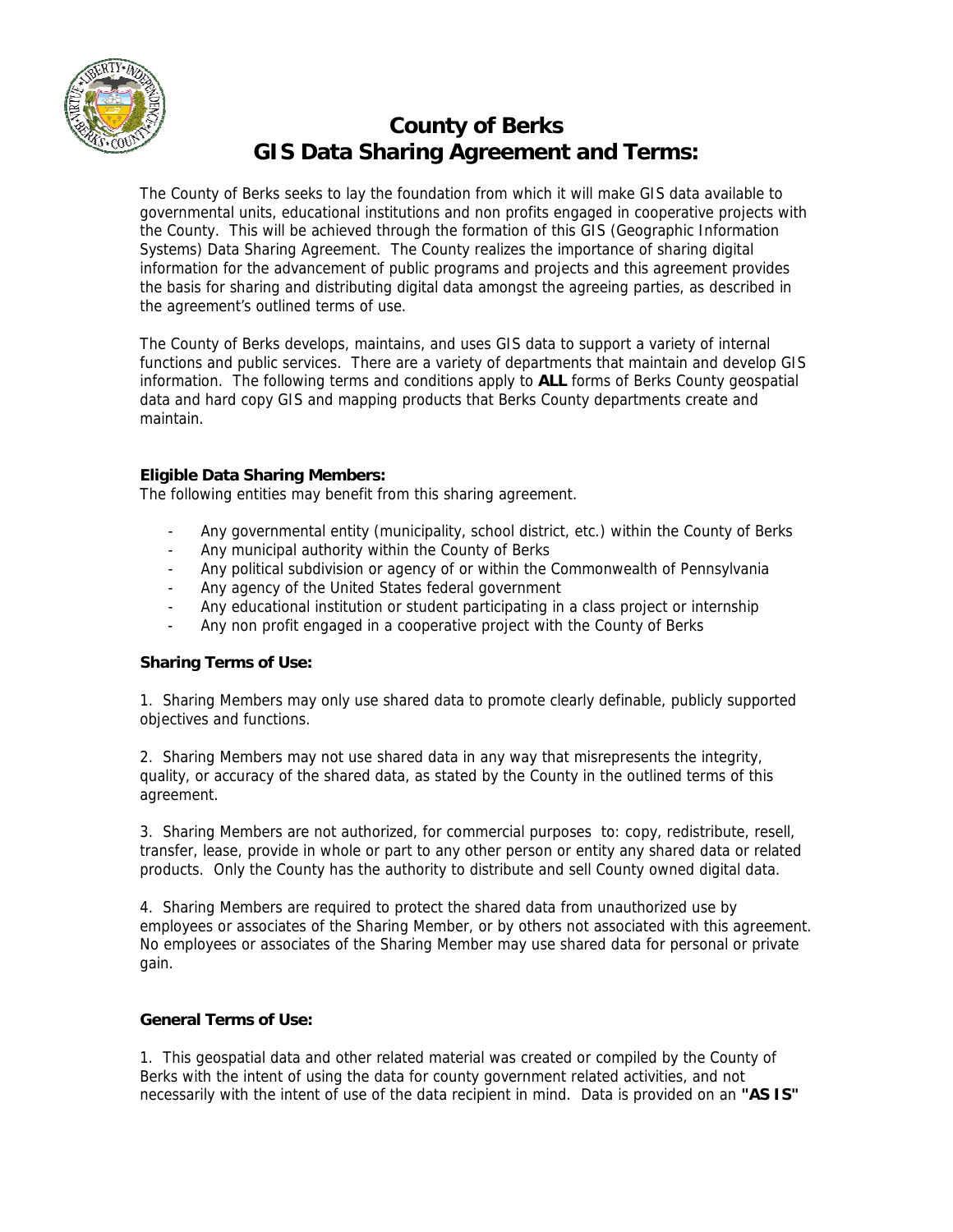### basis. **BERKS COUNTY DOES NOT ASSUME ANY LIABILITY FOR DAMAGES CAUSES BY THE USE OF THIS INFORMATION.**

2. All County of Berks geospatial data and related material shall remain the property of the County. The County of Berks shall retain all rights commensurate with ownership.

3.Anyone incorporating any County of Berks geospatial data into their product must place a statement citing the original source in a conspicuous location on the face of any derived documents, maps or other products:

### **Information is based on geospatial data from the County of Berks.**

4. Users are advised to use the data appropriately. The geospatial data and that the County of Berks distributes and to which it provides access may not be suitable for all purposes or uses. Users should be aware that the primary sources, from which this geospatial information has been derived, should be consulted to verify the information. The information is derived from a number of resources, is not of survey grade quality, and its accuracy varies. It is the users responsibility to verify any information derived from the geospatial data before making any decisions or taking any actions based on the information.

5. Some geospatial data and other related materials, including derived maps, are intended for property tax assessment purposes only. The geospatial information is based upon recorded deeds, plans, and other public sources. These primary sources should be consulted to verify the information. Due to conflicts, errors, and omissions in the primary sources, the information and other mapping products should be considered to be a representation of the editor's judgment, based upon the available evidence. The geospatial data and related materials are not legal evidence of size, shape, location, or ownership of real estate, roads, or municipal boundaries.

#### 6. **Limitations of Liabilities:**

IN NO EVENT WILL THE COUNTY OF BERKS, ITS STAFF, OR ITS ELECTED OFFICIALS BE HELD LIABLE FOR ANY DIRECT, INDIRECT, INCIDENTAL, SPECIAL, CONSEQUENTIAL, PUNITIVE, OR OTHER DAMAGES, INCLUDING LOSS OF PROFIT, ARISING OUT OF OR IN CONNECTION WITH THE USE OR PERFORMANCE OF THE DATA.

## 7. **Warranties:**

THE COUNTY OF BERKS ASSUMES NO LIABILITY ARISING FROM USE OF THIS GEOSPATIAL DATA OR OTHER MAPPING PRODUCTS. THE GEOSPATIAL DATA AND OTHER MAPPING PRODUCTS ARE PROVIDED **"AS IS"** WITHOUT WARRANTY OF ANY KIND, EITHER EXPRESSED OR IMPLIED. THIS INCLUDES, BUT IS NOT LIMITED TO, THE IMPLIED WARRANTIES OF MERCHANTABILITY AND FITNESS FOR A PARTICULAR PURPOSE.

## **8. Term of the Agreement**

The agreement will become effective between the County of Berks and the Data Sharing member once signed by both parties and remains in force until either party gives 30 days written notice of its intention to terminate the agreement pursuant to paragraph 9.

## **9. Termination**

The County or political body participating in this agreement shall have the right , at any time and for its convenience, to terminate this Agreement in whole or in any separable part by written notice to the other party. Such notice shall be provided at least thirty (30) days prior to the intended termination date. Such notices shall be effective if delivered by hand, or sent by